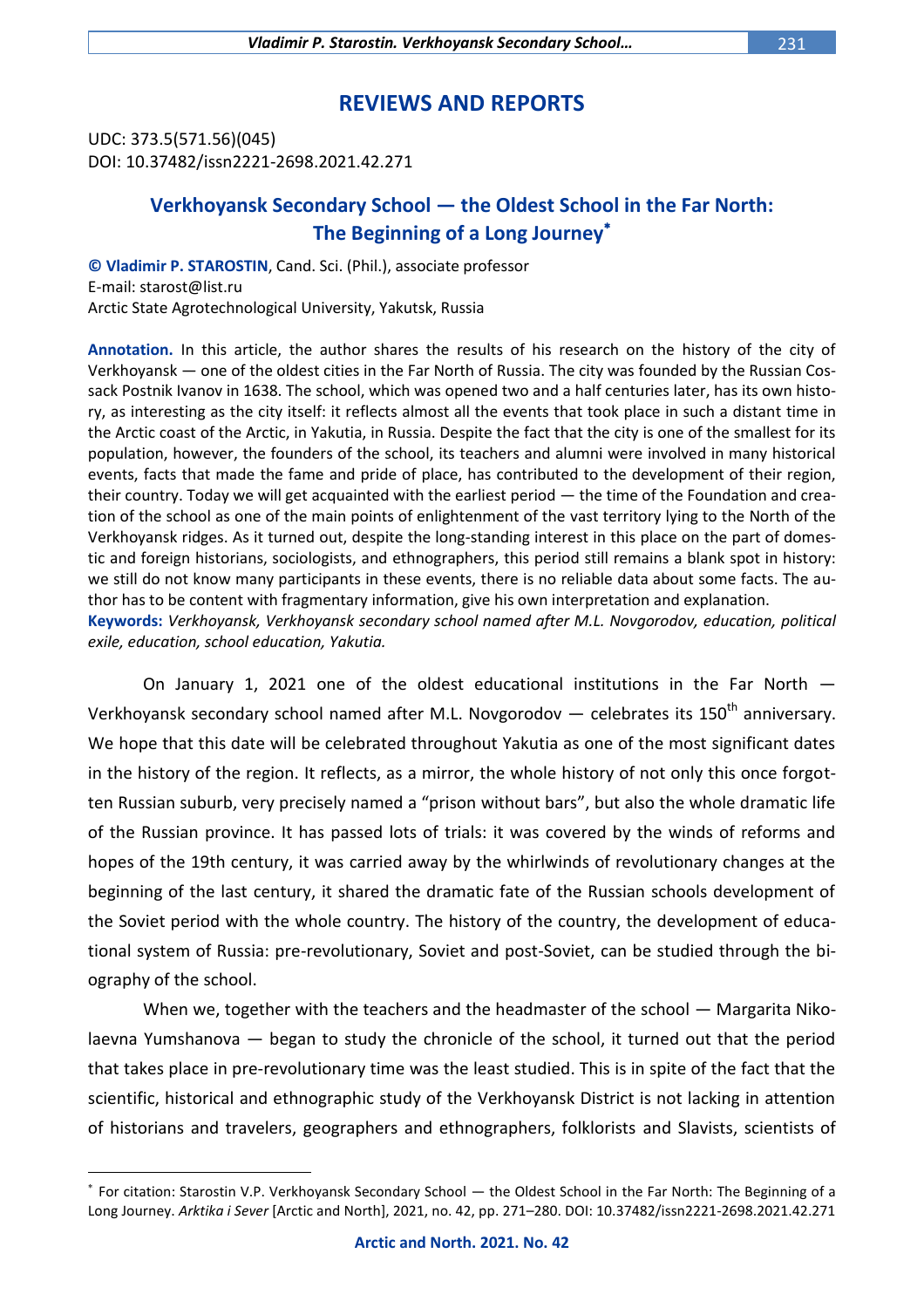other specialties. They actively visited these places, explored the territory through the length and breadth, vividly described the surrounding nature, life and worldview of the local inhabitants.

But we can find only a few lines in their travel notes regarding the presence of an educational institution here, and just some critical notes in the Russian press of the late 19th century about teachers and pupils.

There are several objective reasons for this. First of all, this is due to the fact that from the very beginning of the school establishment, and in the first decades of its existence, the educational process was directly related to the names of the country's most educated people who were in exile in Verkhoyansk — former university students, nobles, commoners, public figures and scientists. They played a major role in organizing an educational institution on the outskirts of the empire. This was not a secret for the local population and the authorities, but it could become compromising evidence both for the "inmates" themselves and for the officials who were strictly monitoring their life there, in a "prison without bars". By the way, this term has nothing in common with either the projects of the Frenchman Pierre Botton, or with the current Western penitentiary system reform projects. The Yakut exile received this name due to the impossibility of escaping from these places: severe frosts in winter, the lack of roads in summer did not give any chance for the escapees to survive. In addition, many local residents — inhabitants of camps, reindeer sites — were very law-abiding, so that the escapees had to bypass all their paths.

Another reason for maintaining the silence about the pre-revolutionary period of the Russian education development may be the impossibility to discuss the educational achievements of the tsarist era in the Soviet period as only post-revolutionary successes had to be praised. The reticence was selective, but since almost all the first public schools were parochial, they were not widely discussed. Therefore, we have to be content with only fragmentary data and information when speaking about the first years of education spreading on this ground. The main sources of our research will be scientific, historical and ethnographic works of different years, memoirs, notes of contemporaries and archival documents.

Verkhoyansk is one of the most famous and therefore one of the most investigated cities in both Yakutia and the entire North of the Russian Federation. One of the most comprehensive studies of Verkhoyansk is the work of a political exile from Tobolsk province, Ivan Aleksandrovich Khudyakov, who came from a wealthy merchant family with a very difficult fate. After graduating from the Ishim district school, he entered the Faculty of History and Philosophy of Kazan University in 1858, where he first got acquainted with revolutionary ideas [1, Khudyakov I.A., p. 35]. It is believed that in order to study Slavistics better, he transferred to the Moscow University, where the subject was at a higher level of teaching. However, in 1861 he was expelled from the University because of his failure to appear for exams. However, he received a certificate with the right of teaching.

After that he went to St. Petersburg, where in 1863-1864 he was getting closer to N.A. Ishutin, a member of the secret organization "Land and Liberty", which had been dispersed by that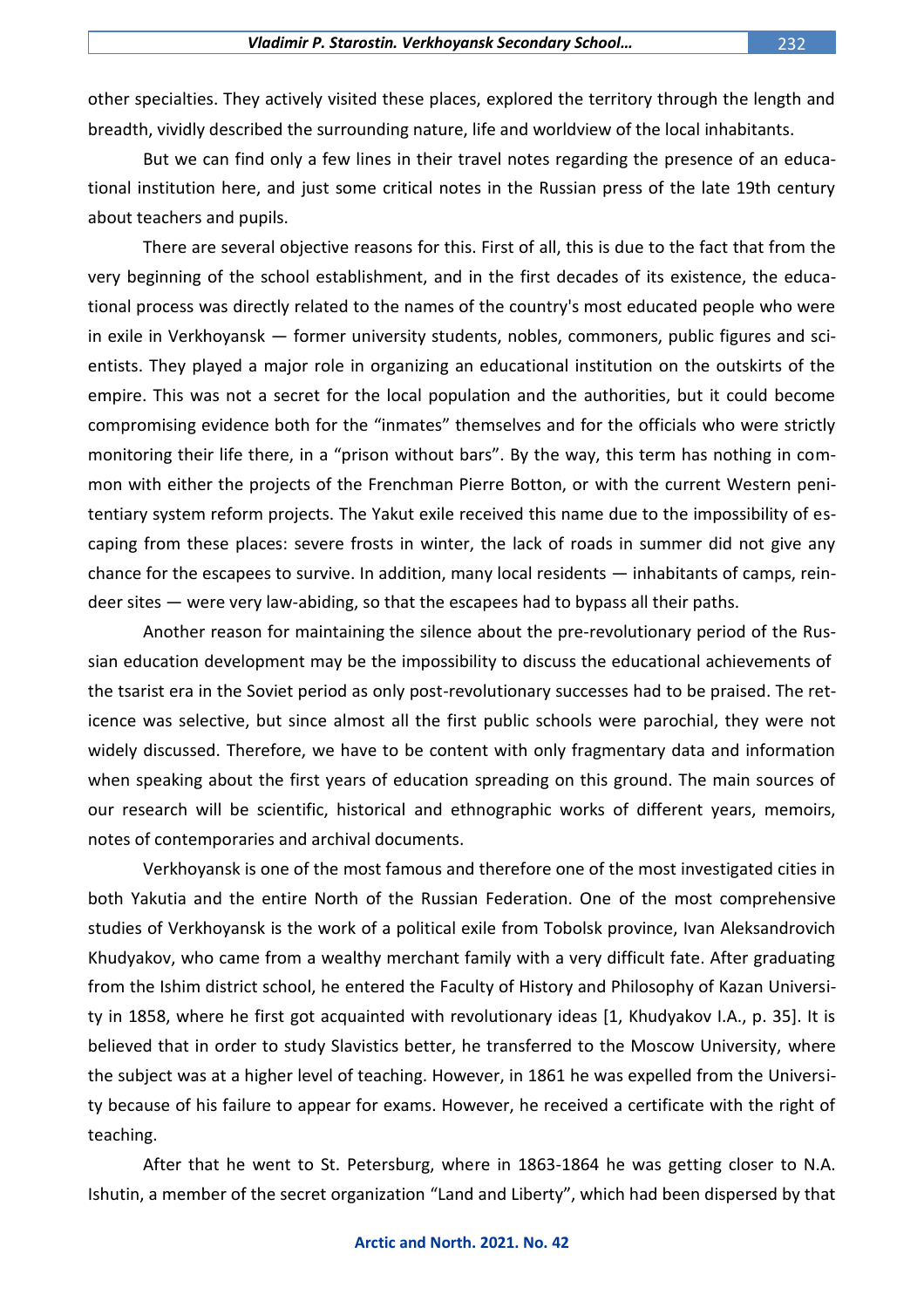time, and in August 1865 he went abroad and established contact with A.I. Herzen and N.A. Ogarev. Later Khudyakov recalled that the organization members "mostly abandoned all the joys of life and devoted themselves to the cause of national liberation" [1, Khudyakov I.A., p. 103]. On returning home, he continued his anti-state activities and became one of the active leaders of the Ishutin's organization "Hell'.

On September 24, 1866, in the case of assassination attempt of D.V. Karakozov against Emperor Alexander III, Ivan Aleksandrovich was sentenced by the Supreme Criminal Court "as not incriminated in knowledge of the intentions of Karakozov, but incriminated in knowledge of the existence and goals of a secret society." It is not entirely clear whether his personal guilt has been proven, but the indictment specifically states that he is a man of "extreme socialist conviction, an enemy of the existing order, requiring the transformation of the state in its fundamentals" [2, Assassination attempt of Karakozov, p. 37]. Khudyakov was shorn of all rights and was sent to an eternal settlement in Siberia.

I.A. Khudyakov arrived in Verkhoyansk on April 7, 1867, and spent 7 years there. He was settled in the yurt of a large Yakut family, and he started studying the Yakut language, life and daily routine of the local population. He had the kindest relations with a very educated and inquisitive merchant S.V. Gorokhov, who helped Khudyakov financially in his ethnographic and folklore studies.

Semen Vasil'evich Gorokhov, the only second-guild merchant in Verkhoyansk, was one of the few people in the Yakutsk region who knew the north of Yakutia well, he was often approached by members of scientific and cartographic expeditions. Semen Vasil'evich was born in 1819 in a bourgeois family and received a good home education and, as contemporaries point out, "got his knowledge of grammar and mathematics quite well". He was one of the most intellectual and erudite Yakuts of that time, among the few he became a second-guild merchant, an active participant in public life. Besides, he financed a hospital in Verkhoyansk — the first medical institution in the Arctic, established in 1817.

Later I.A. Khudyakov became a mentor and teacher of S.V. Gorokhov's son — Nikita, assisting him in rationalizing the circle of reading and self-education, broadening his horizons, and later in learning the methods of local history, ethnography, and preconceptual studies. Most likely, N.S. Gorokhov received his first knowledge of the methodology of pedagogy and the arrangement of educational institutions with help of Khudyakov.

We can call these people, I.A. Khudyakov and N.S. Gorokhov, the pioneers of the education system in Verkhoyansk and the founders of the school in 1871. However, it is well known that the first requests to open an educational institution were submitted by residents of the Verkhoyansk district long before that date. We have a copy of the petition dated back to 1825. The document was found in the Yakutsk archive: a letter from the priest Aleksey Ivanovich Sleptsov to the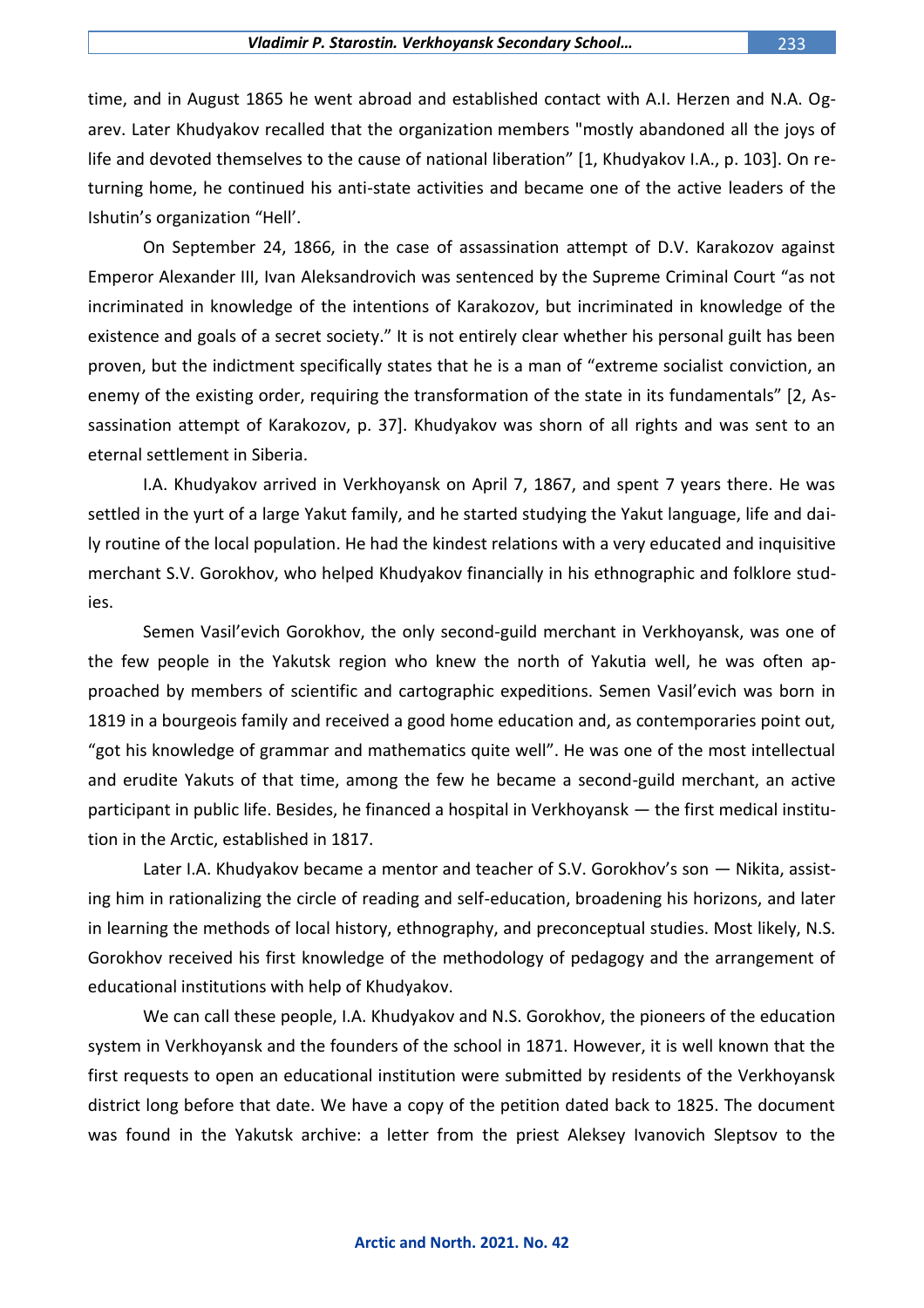Verkhoyansk district police officer Petr Petrovich Mikhalev about the necessity of school opening 1 .

But that year was one of the most dramatic periods in Russian history: the sudden death of Emperor Alexander I and, thus, the end of the "Alexander's days..." also marked the end of enlightened absolutism and liberal reforms in Russia. The performance of the Decembrists on Senate Square predetermined the reactionary rule of Nicholas I with his rigorous government.

Verkhoyansk was far from these events in the capital of the Empire, but one can predict the result of the petition for school opening: surprisingly, but the events easily fell on the same plane and developed in the same direction. A report of the Verkhoyansk foreign council dated November 10, 1825, addressed to the Verkhoyansk district police officer, said: "... at the current congress, the patrimonial elders ... by agreement, or because of their own delusion ... completely refused to establish a school" [3, Verkhoyansk school, p. 6]. Thus, the petition of the Verkhoyansk priest was abandoned.

Having received this report, the district police officer sent an official letter dated December 27, 1825, addressed to the "Archpriest Aleksiy Ioannovich", forwarding the report of the council and expressing the hope that "before long" the patrimonial elders would understand the benefits of this matter, noting that it was necessary to conduct explanatory work, "to teach them to be in other assumptions". Internal censor, allegiance and conservative mentality of local elders became the reason for the refusal to organize the school at that time.

In this regard, the message in the newspaper "Socialist Yakutia" dated August 30, 1932 looks curious and somewhat paradoxical, because of the article "General education and school building in the Verkhoyansk region" by inspector D. Kychkin, which states: "The first school in the region was founded in 1859 (I-grade parish) ...  $\text{``}^2$ . Nobody knows whether it was a mistake of the author or whether he really knew that district churches classrooms operated in the city unofficially long before the official opening of the Verkhoyansk school. But we know from the history of the city and the stories of old residents that even before the school opened in 1871, children were taught to read and write at home, and the townspeople understood the importance and value of education, especially in wealthy families.

It should be noted that at that time there were quite a large number of educated people in Verkhoyansk, their number increased with the arrival of new exiles, starting from the first half of the 19th century. They did not consider it shameful to teach local children, and wealthy townspeople willingly send their children to study. This was a significant contribution to the financial

<sup>&</sup>lt;sup>1</sup> Kurchatova T.T. Pervaya perepis' v Yakutskoy oblasti. Ekho stolitsy. 19 marta 2017. № 30 (2761) [The First Census in the Yakutsk Region. Echo of the Capital. 19 March 2017. No. 30 (2761)]. URL: https://www.exoykt.ru/articles/02/608/17955/ (accessed 13 August 2020).

<sup>&</sup>lt;sup>2</sup> Kychkin D. Vseobuch i shkol'noe stroitel'stvo v Verkhoyanskom rayone [General Education and School Construction in the Verkhoyansk Region]. Sotsialisticheskaya Yakutiya [Socialist Yakutia], 1932, 198(3108), p. 1. URL: https://e.nlrs.ru/open/22292 (accessed 13 August 2020).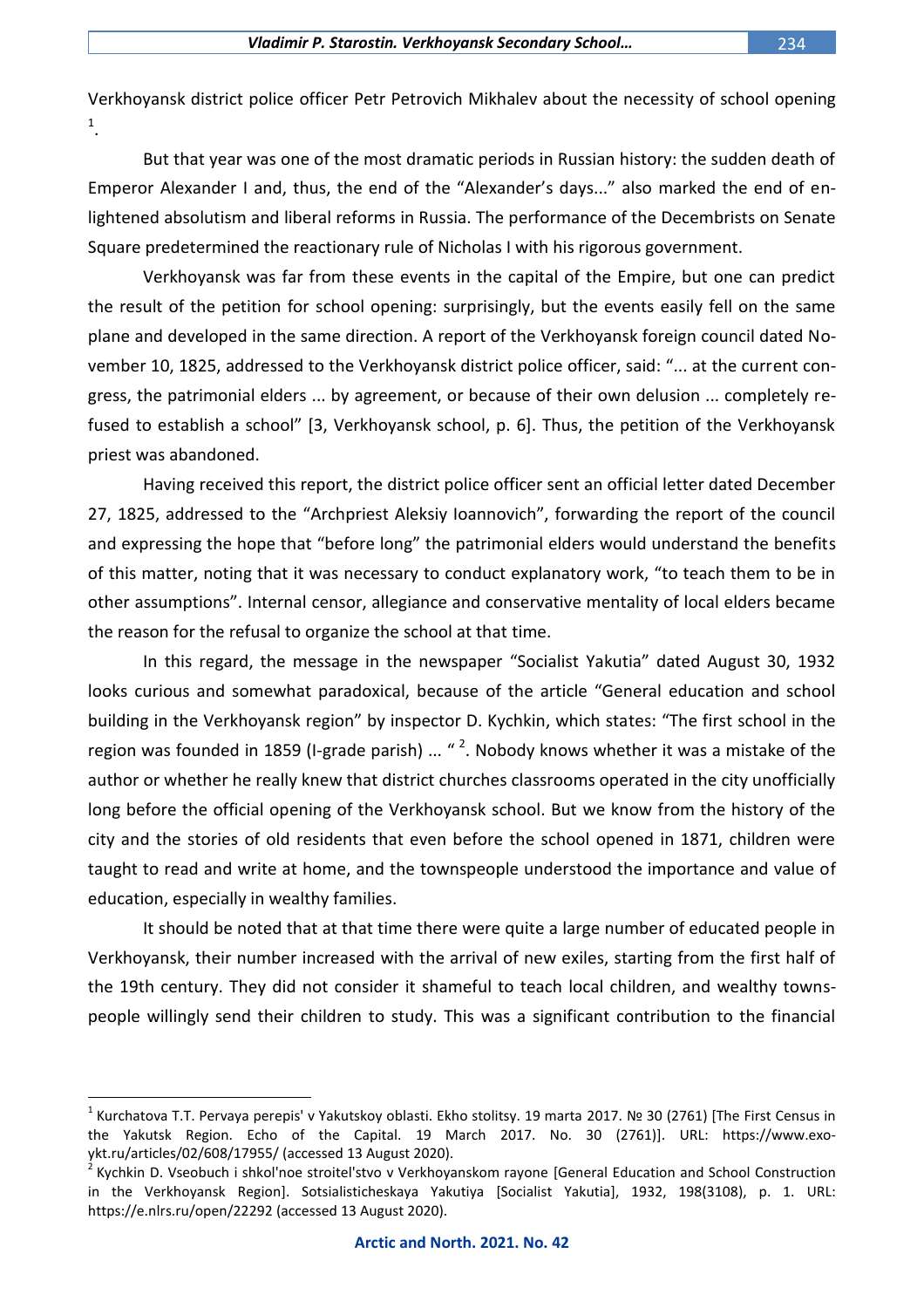stability of the exiles. All this happened not without the local authorities' awareness, but at least with their silent agreement.

Only after the enthronement of the greatest reformer in Russian history, Emperor Alexander II, infamously known as "Liberator", it became possible to open an educational institution in a remote village, which was Verkhoyansk at that time. "On January 1, 1871, after the liturgy and prayer service, the Verkhoyansk school was opened in a convenient building of Semen Gorokhov. Four boys entered it. One of them is Yakut, and three others are Russian, the last ones have already received their initial home education"<sup>3</sup>.

The first teacher was a Cossack, Pentecostal of the Yakut Cossack regiment, Efim Popov. The curator and tireless devotee of enlightenment among the local population was S.V. Gorokhov, who donated an outbuilding of his house, consisting of four rooms, for the educational institution. This was the beginning of school education development in the vast polar territory.

In the second half of the 19th century, the Verkhoyansk district was the largest of all the districts of the Yakutsk region, as it occupied more than one third of its entire territory. The administrative center of the district was Verkhoyansk. There was a district administration, headed by a police officer, who was appointed by the governor-general of Eastern Siberia. The police department and the Cossack team were the executive body. Verkhoyansk, perhaps, did not resemble an administrative center: the pathetic view of the town always shocked visitors. According to the census of 1897, there were 59 households with 356 people in Verkhoyansk, 177 were males and 179 were females; in 1911 it had 450 inhabitants. According to the same census, the Yakutsk region occupied one of the last places in literacy among all provinces and regions of the empire: only 11090 educated persons were identified, that is only 4.11% of the whole population  $^4$ .

Thus, it can be said that the school opening turned out to be the most significant event of the Verkhoyansk region of that time, which then included Abyy, Allaikha, Moma, Ust'-Yana, Sakkyryr, the foothills of the Verkhoyansk ridge.

The contribution of political exiles to the opening of the school is undoubted, but the desire of educated people from the local population to spread education in this vast territory is also important. The contribution of local officials is also well-known: at the urgent request of I.A. Khudyakov, the police officer of the Verkhoyansk district V.V. Ivaschenko wrote a report to the Yakut governor about the possibility of opening a parish school in Verkhoyansk. In particular, the police officer wrote that "the population of the district gladly expressed their consent... donated 1064 rubles 80 kopecks for the opening of the parish school" <sup>5</sup>.

Subsequently, in the period from 1871 to 1875, similar schools began to be widely opened in the Yakutsk region; they operated in 12 uluses, financed mainly by the local population. School in-

 $3$  CSA YaASSR. F. 24, invt. 1, file 1625, sh. 1.

<sup>&</sup>lt;sup>4</sup> Kurchatova T.T. Pervaya perepis' v Yakutskoy oblasti. Ekho stolitsy. 19 marta 2017. № 30 (2761) [The First Census in the Yakutsk Region. Echo of the Capital. 19 March 2017. No. 30 (2761)]. URL: https://www.exoykt.ru/articles/02/608/17955/ (accessed 13 August 2020).<br><sup>5</sup> CSA XaASSP, E. 24 jp.t. 1, file 1625, ch. 12.

CSA YaASSR. F. 24, invt. 1, file 1625, sh. 12.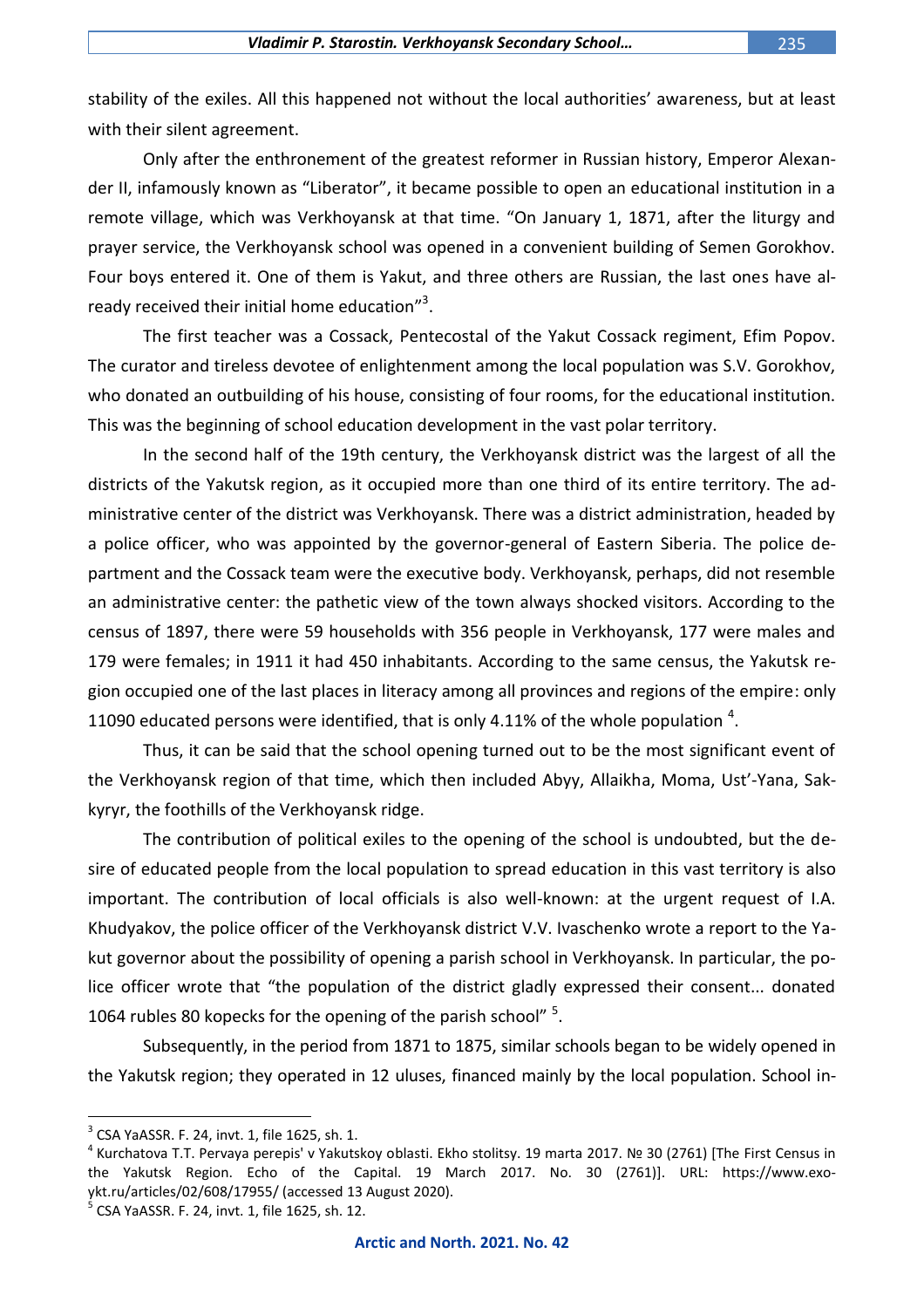spector of the Yakutsk region V. Popov wrote to the Imperial Minister of Public Education about Yakut's desire for education: "I consider it my duty to note the strong desire of the Yakuts to get not only primary education, but also secondary and higher education. It is only a thirst for knowledge and a desire to come to the light that can explain the fact that Yakut children run to rural schools for 5-6 miles even in trembling 40-degree frosts"  $^6$ .

The Gorokhovs also helped Khudyakov in his personal requests and affairs, including provisioning of paper and pens that were in short supply at that time. Apparently, at the request of Ivan Aleksandrovich, Semen Gorokhov made a trip to the naslegs of the Verkhoyansk ulus in 1868 and collected a huge amount of information about folk customs, myths, beliefs and folklore of the Verkhoyansk Yakuts, which were requested by the Russian Geographical Society. As P.S. Troev writes in his book "I. Khudyakov in Verkhoyansk exile", it was S. Gorokhov who provided invaluable assistance to the scientist in collecting materials that formed the basis for the fundamental work of I.A. Khudyakov "A Brief Description of the Verkhoyansk District".

In the whole story, the first attempt to organize a school looks very vivid, but doubtful, in which, as it becomes clear, Ivan Khudyakov saw the most reliable way to accelerate the enlightenment of people. As it is known, the scientist persuaded the police officer Ivashchenko to arrange a school upon his arrival into the city. However, in the worst traditions of the Russian bureaucracy of that time, Ivashchenko saw only a new source of financial income for himself. He easily "persuaded" the townspeople to donate money for this task (a considerable amount of 1000 rubles in silver was collected), which was made off by the police officer.

The political exile understood that the cause of public education can be undertaken honestly and unselfishly only by a representative of the people themselves. To this purpose he began to teach Nikita, S.V. Gorokhov's son, who, as he wrote, "has already been an educated and inquisitive young man". "His instructions on what books to buy were important to me, and I began to subscribe books on his advice, since my father did not refuse me money. I read under the guidance of Khudyakov, often discussed books with him, and this was Khudyakov's teaching of me," said Nikita Gorokhov afterwards [3, Verkhoyanskaya, p. 139].

On the advice of I.A. Khudyakov, the Gorokhovs subscribed the magazine "Children's reading" to Verkhoyansk in 1867 and a year later — the magazine "Family and School", then the magazines "Public School" and "Teacher". All this turned out to be the scientific, theoretical and practical basis for the beginning of educational and methodical work in the Verkhoyansk school.

It should be said that, despite the parish name of the Verkhoyansk one-grade school, it was originally a secular educational institution. The parish school at the Blagoveshchenskaya Church would not be open for another 21 years. At that time, the parish school taught, of course, both the Law of God and the foundations of the Christian doctrine, which was obligatory. More attention was paid to reading, writing and arithmetic; in addition to these subjects, geometry, geography, history, the beginnings of physics and natural history were taught. At the same time, meteorologi-

 $^6$  RSHA FE. F. 733, invt. 186, file 2115, sh. 24.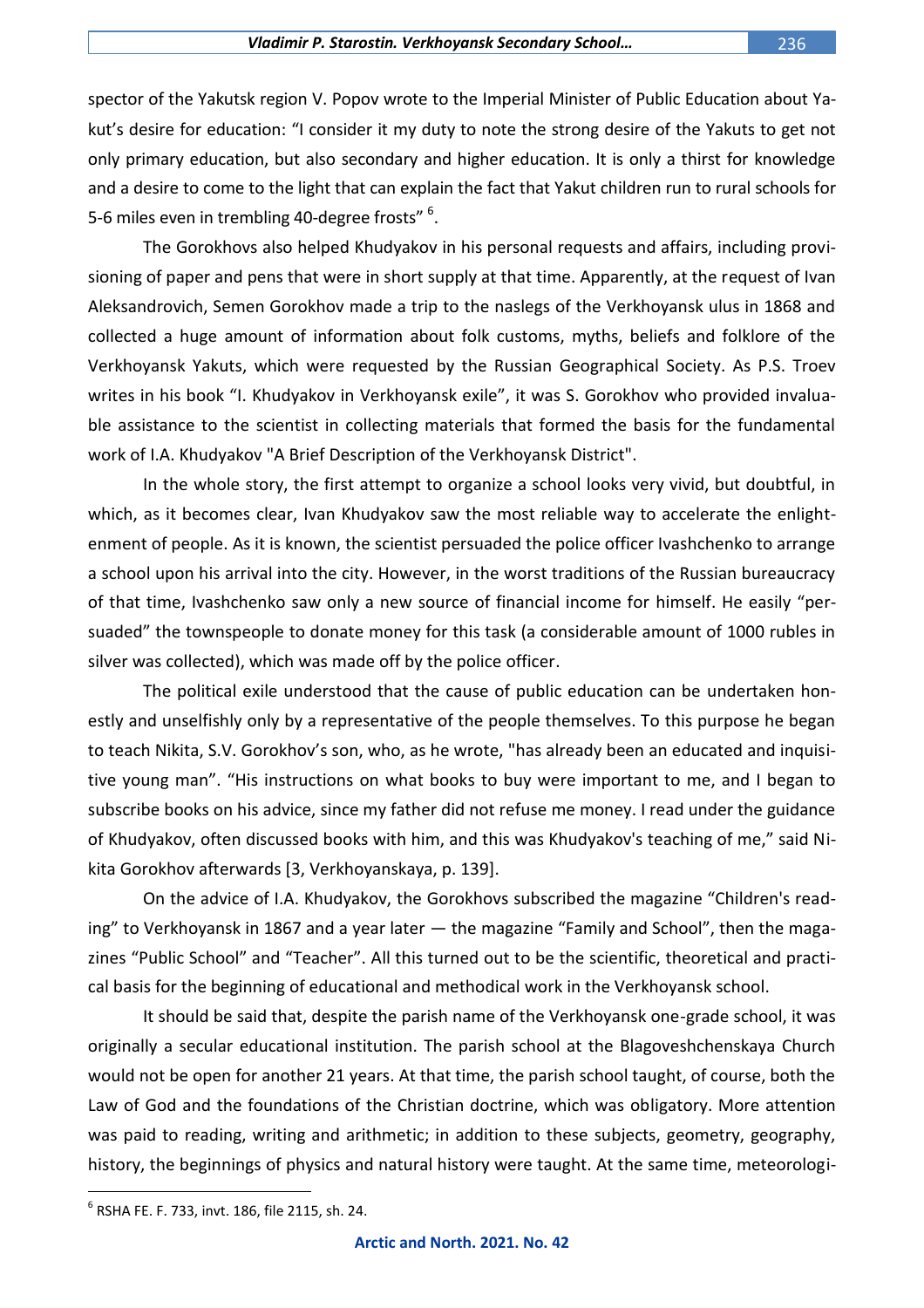cal observations began in Verkhoyansk, which would glorify the city as the coldest place in the Northern Hemisphere. So both of these events  $-$  the school opening and the finding of the world's cold pole — are events of the same order.

It is also known that I. Khudyakov was the first who started meteorological observations, realizing the importance of this matter in the conditions of this harsh region. He constantly transmitted reports with meteorological observations through the Verkhoyansk District Police Department. The report of the Verkhoyansk District Police Department to the Yakut civil governor about the Khudyakov's presentation of meteorological observations table, which were sent to the Imperial Geographical Society in St. Petersburg, is known<sup>7</sup>. He compiled them on behalf of the Chukotka expedition of Baron G.L. Maydel. This expedition was organized at the beginning of 1868 by the East Siberian Governor-General M.S. Korsakov, the Siberian Department of the Imperial Russian Geographical Society and the St. Petersburg Academy of Sciences. Its goal was to strengthen the influence of Russia on the eastern borders and the final acceptance of Russian citizenship by the Chukchi 8 .

Baron G.L. Maydel thanked Khudyakov and left him 2 thermometers, and subsequently donated a watch and money to continue the meteorological observations. However, the report of the executor and treasurer of the Yakutsk regional police department, centurion E. Zhirkov to the Verkhoyansk district police officer, said that only "English-made watches" and a note from the baron himself were delivered <sup>9</sup>.

As the famous researcher of the history of this region, professor, doctor of historical sciences P. Kazaryan wrote, "After Khudyakov, Semen Gorokhov was engaged in meteorological observations. From November 13, 1871 to March 27, 1872, he conducted observations". [4, The city of Verkhoyansk, p. 17]. Schoolchildren were undoubtedly involved in these observations. As a member of A. Chekanovskiy's expedition Sigizmund Venglovskiy, who visited Verkhoyansk in 1875, noted in his diary, "Nikita set up a small observatory, diligently conducted his observations for several years." He described the merchant himself as follows: "Gorokhov ... is an enlightened, rather erudite person, a patriot of Yakutia, who passionately loves his native land. ... He helped us in organizing a new column of vehicles for further transportation of the collections. We also owe him a lot of practical instructions regarding travelling in winter time." [5, Mostakhov S.E., p. 408].

Nikita Semenovich had an extensive library, which mainly consisted of popular science books on earth sciences. He did a lot of meteorology, set up an observatory, kept results of his observations in a special diary, recorded legends, stories, fairy tales of his native people. "He sent his works to the Geographical Society in Irkutsk." [6, Kazaryan P.L., p. 87]. Unfortunately, these materials are not known to a wide scientific community, although there is information that N. Gorokhov

 $^7$  NA RS (Ya). F. И-12, invt. 1, file 1672, sh. 84-84-об.

<sup>&</sup>lt;sup>8</sup> Kazaev A.V. Predislovie. Chukotskaya ekspeditsiya Gergarda Lyudvigovicha Maydelya (1868-1870) [Foreword. Chukotka Expedition of Gergard L. Maydel (1868-1870)]. NA RS (Ya), 2014. 29 p. URL: http://archivesakha.ru/?page\_id=8500 (accessed 13 August 2020).

<sup>&</sup>lt;sup>9</sup> NA RS (Ya). F. И-25, invt. 1, file 156, sh. 4-4-об.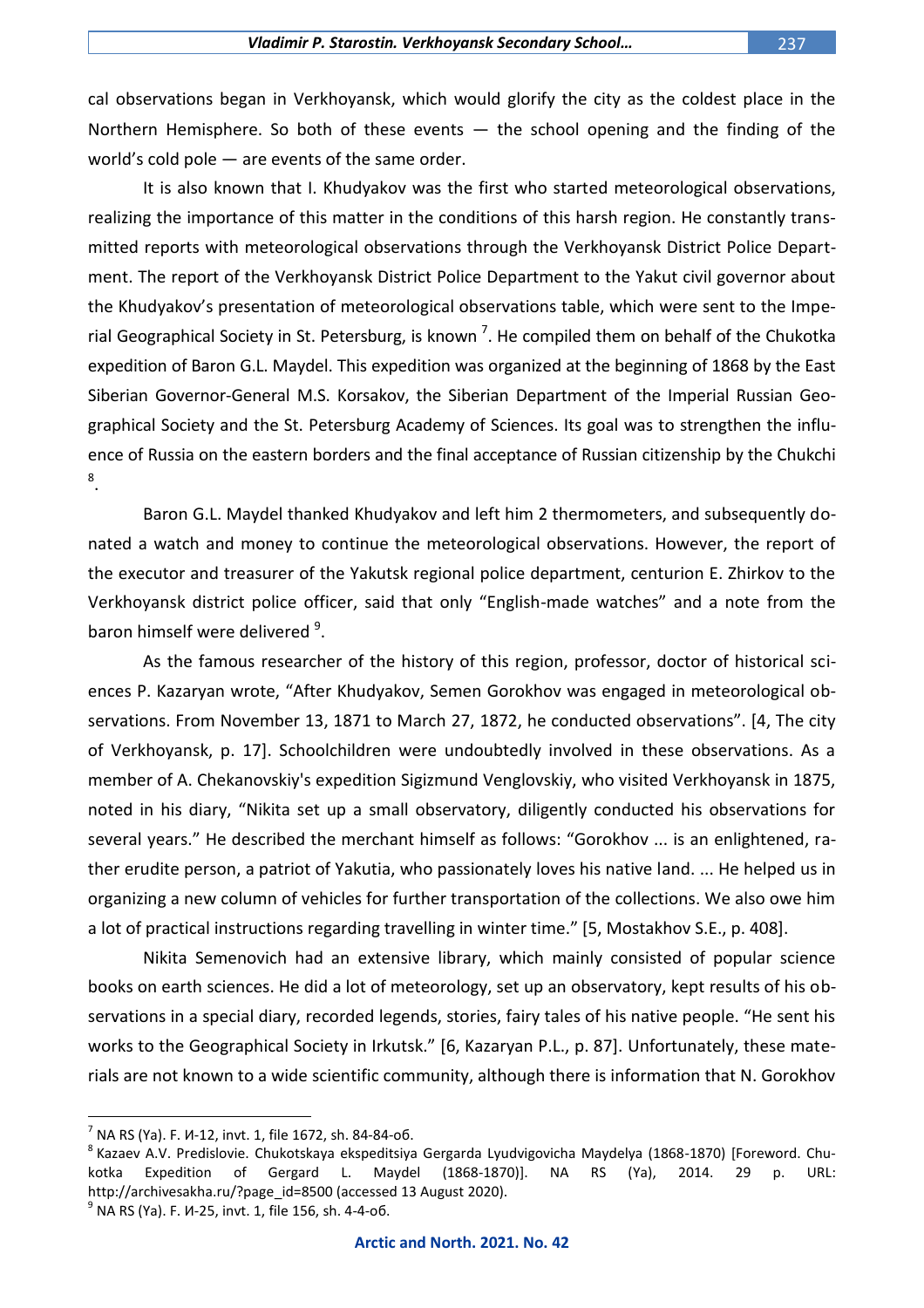was in active correspondence with the Academy of Sciences, in particular, with academician L.I. Shrenk.

Initially, the first teacher of the school, Efim Popov, was helped from July 1872 by the priest of the local church Orlov. However, it soon became clear that he could not cope with the duties assigned to him, and I. Khudyakov was ill and could not participate in the school affairs. But in the same year, Nikita Gorokhov returned from the Olekminsk gold mines, and invited Ivan Bratchikov, a Pentecostal who has a teaching practice, from Yakutsk. In 1874, in two years after his father's death, the governor approved N. Gorokhov as an honorary curator of the Verkhoyansk parish school, and after that things went much better. He immediately organized a boarding house at the school, realizing that an increase in the students' number at the expense of visitors will definitely require a search for place of their residence. His petition from January 7, 1874 to the Verkhoyansk police officer A.S. Antipin says: "Sincerely sympathizing to the cause of public education and wishing to help the government as much as possible in spreading literacy and the Russian language among the Yakuts, I humbly ask, your honor, to accept a school house opposite the house of the medicinal student Klimovskiy from me. I donate this house with all the barns and outbuildings to the eternal possession of the school. In order to spend as little of the school capital as possible, I undertake to deliver textbooks for students within 3 years" <sup>10.</sup> For a better arrangement of the educational process, Gorokhov ordered student desks and benches according to figures and drawings published in the journal "Public School" in 1870.

As a result of our research, we got the opportunity to learn new facts from the history of the opening and the first years of the existence of the Verkhoyansk secondary school. It had a significant impact on the further development of education in the Arctic zone of Yakutia and became an outpost of education in the Far North. The social structure and cultural enlightenment of the people is directly related to the history of increasing the desire of people to study and the dissemination of the science fundamentals among the local population. It gives us the opportunity to look back at the past of our republic from different point of view — without ideological or political implications. At the same time, spirituality is inextricably linked to the state policy, economic structure and economic development of society. An analysis of the pre-revolutionary period of the formation and functioning of the educational system makes it possible to represent the problems of modern reforming and modernization of this most important sphere of the state more clearly.

## *References*

- 1. Khudyakov I.A. *Zapiski karakozovtsa* [Karakozovts' Notes]. Moscow; Leningrad, Molodaya gvardiya Publ., 1930, 213 p. (In Russ.)
- 2. *Pokushenie Karakozova: stenograficheskiy otchet po delu D. Karakozova, I. Khudyakova, N. Ishutina i dr.* [Assassination Attempt of Karakozov: a Verbatim Report on the Case of D. Karakozov, I. Khudyakov, N. Ishutin and others]. Moscow, Leningrad, Tsentrarkhiv RSFSR Publ., 1938, 512 p. (In Russ.)
- 3. Rozhin I.V., ed. *Verkhoyanskoy shkole — 125 let* [Verkhoyansk School is 125 Years Old]. Batagay, Yakutpoligrafizdat Publ., 1996, 299 p. (In Russ.)

 $10$  NA RS (Ya). F. 25-и, invt. 1, file 310, sh. 23.